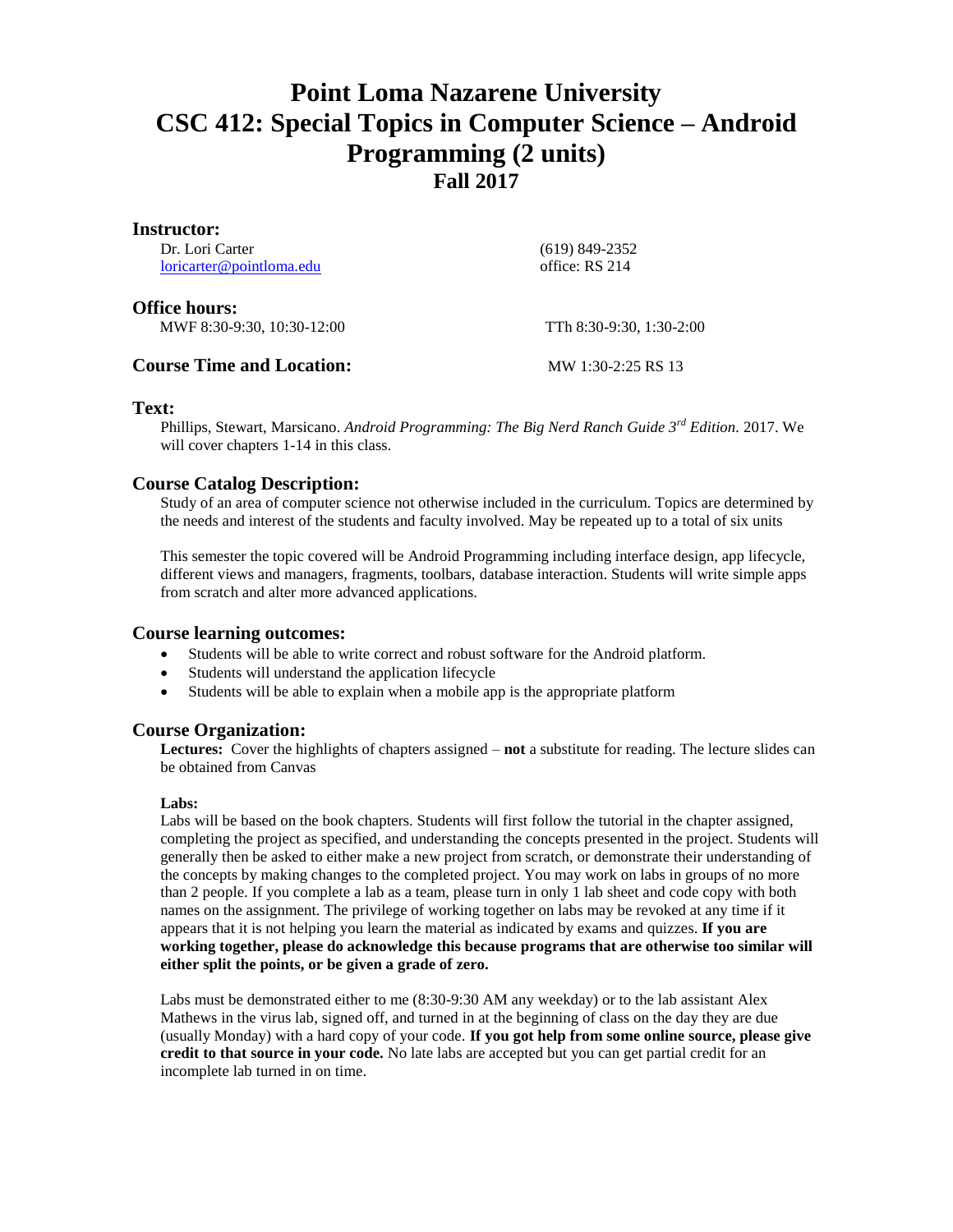**Quizzes:** On the day that the lab is turned in, you will generally have a quiz over the material learned for the lab. It will most likely be a vocabulary quiz with a few general questions on the challenges added if applicable. Quizzes cannot be made up, but the lowest 2 quizzes for the semester will be dropped.

**Midterms:** There will be 2 midterm exams. These exams will cover vocabulary since the last exam as well as questions about the code that you have written in your labs since the last exam. If you must miss an exam for a school event, you must make arrangements to take the exam ahead of time. Missing an exam for other reasons, short of an officially documented emergency, will most likely result in a grade of 0. The midterms are currently scheduled for **October 4 and November 8**.

**Final Exam:** The final exam will be cumulative and cover vocabulary, concepts of Android programming, and will demonstrate the understanding of Android code. **The final exam will be Monday of finals week at 1:30.** 

The final exam date and time is set by the university at the beginning of the semester and may not be changed by the instructor. This schedule can be found on the university website and in the course calendar. No requests for early examinations will be approved. Only in the case that a student is required to take three exams during the same day of finals week, is an instructor authorized to consider changing the exam date and time for that particular student.

#### **Grading:**

| Ouizzes    | 20%  |
|------------|------|
| Labs       | 35%  |
| Midterms   | 25%  |
| Final Exam | 20 % |
|            |      |

Final grades will be determined as follows:

| $87-89.9\%$ B+<br>83-86.9% B | 73-76.9% C<br>$70-72.9\%$ C- | $60-62.9\%$ D-<br>$0-59.9\%$ F |  |
|------------------------------|------------------------------|--------------------------------|--|
| 90-92.9% A-                  | $77-79.9\%$ C+               | 63-66.9% D                     |  |
| $100-93\%$ A                 | $80-82.9\%$ B-               | $67-69.9\%$ D+                 |  |

#### **University Mission:**

Point Loma Nazarene University exists to provide higher education in a vital Christian community where minds are engaged and challenged, character is modeled and formed, and service becomes an expression of faith. Being of Wesleyan heritage, we aspire to be a learning community where grace is foundational, truth is pursued, and holiness is a way of life.

#### **Department Mission:**

The Mathematical, Information, and Computer Sciences department at Point Loma Nazarene University is committed to maintaining a curriculum that provides its students with the tools to be productive, the passion to continue learning, and Christian perspectives to provide a basis for making sound value judgments.

#### **Attendance:**

Attendance is expected at each class session. In the event of an absence you are responsible for the material covered in class and the assignments given that day.

Regular and punctual attendance at all classes is considered essential to optimum academic achievement. If the student is absent from more than 10 percent of class meetings, the faculty member can file a written report which may result in de-enrollment. If the absences exceed 20 percent, the student may be deenrolled without notice until the university drop date or, after that date, receive the appropriate grade for their work and participation. See

[http://catalog.pointloma.edu/content.php?catoid=24&navoid=1581#Class\\_Attendance](http://catalog.pointloma.edu/content.php?catoid=24&navoid=1581#Class_Attendance) in the Undergraduate Academic Catalog.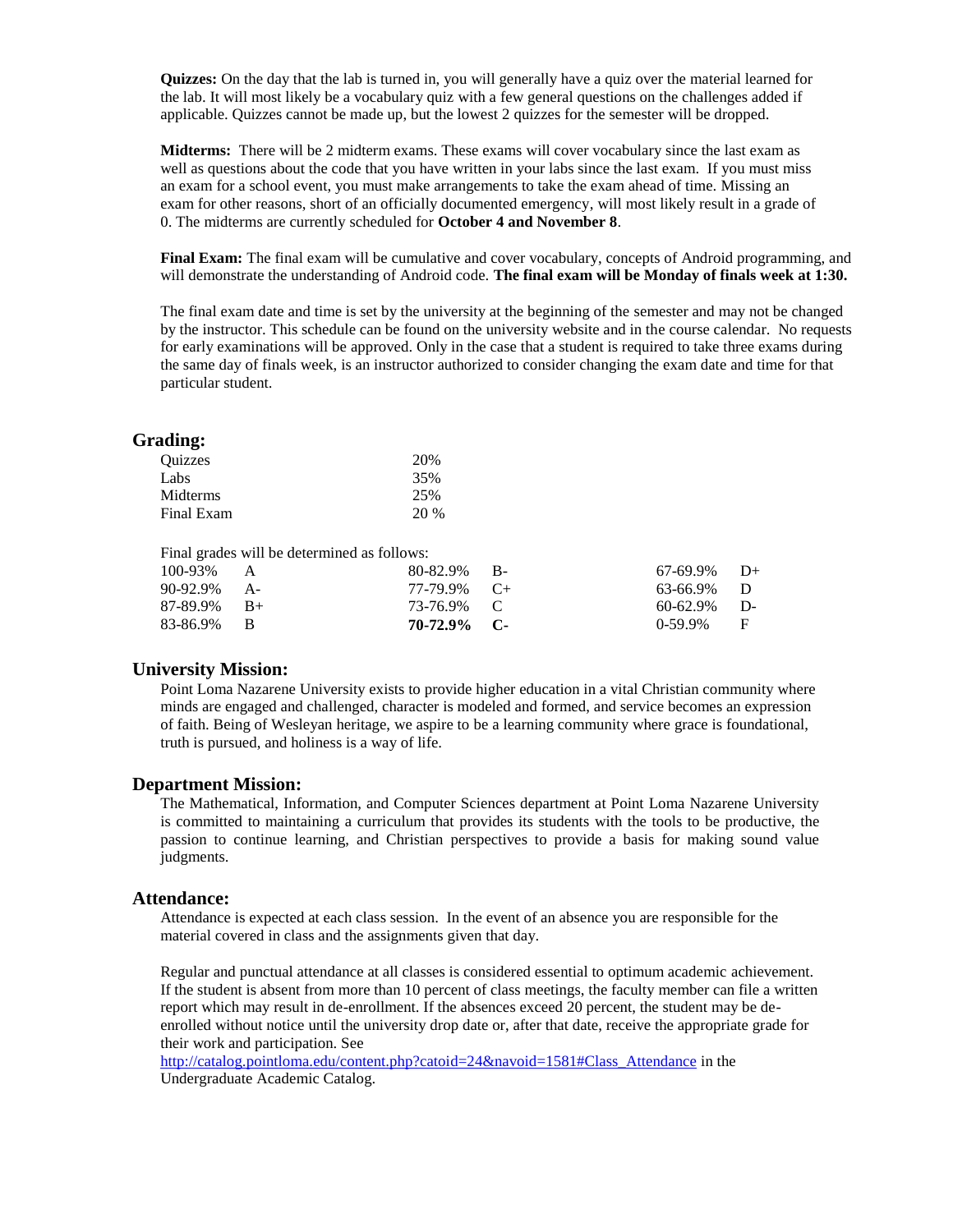#### **Class Enrollment:**

It is the student's responsibility to maintain his/her class schedule. Should the need arise to drop this course (personal emergencies, poor performance, etc.), the student has the responsibility to follow through (provided the drop date meets the stated calendar deadline established by the university), not the instructor. Simply ceasing to attend this course or failing to follow through to arrange for a change of registration (drop/add) may easily result in a grade of F on the official transcript.

## **Academic Accommodations:**

If you have a diagnosed disability, please contact PLNU's Disability Resource Center (DRC) within the first two weeks of class to demonstrate need and to register for accommodation by phone at 619-849- 2486 or by e-mail at **DRC@pointloma.edu.** See **Disability Resource Center** for additional information. For more details see the PLNU catalog: [http://catalog.pointloma.edu/content.php?catoid=24&navoid=1581#Academic\\_Accommodations](http://catalog.pointloma.edu/content.php?catoid=24&navoid=1581#Academic_Accommodations) 

Students with learning disabilities who may need accommodations should discuss options with the instructor during the first two weeks of class.

#### **Academic Honesty**

Students should demonstrate academic honesty by doing original work and by giving appropriate credit to the ideas of others. Academic dishonesty is the act of presenting information, ideas, and/or concepts as one's own when in reality they are the results of another person's creativity and effort. A faculty member who believes a situation involving academic dishonesty has been detected may assign a failing grade for that assignment or examination, or, depending on the seriousness of the offense, for the course. Faculty should follow and students may appeal using the procedure in the university Catalog. See [http://catalog.pointloma.edu/content.php?catoid=24&navoid=1581#Academic\\_Honesty](http://catalog.pointloma.edu/content.php?catoid=24&navoid=1581#Academic_Honesty) for definitions of kinds of academic dishonesty and for further policy information.

#### **Copyright Protected Materials:**

Point Loma Nazarene University, as a non-profit educational institution, is entitled by law to use materials protected by the US Copyright Act for classroom education. Any use of those materials outside the class may violate the law.

#### **Credit Hour:**

In the interest of providing sufficient time to accomplish the stated course learning outcomes, this class meets the PLNU credit hour policy for a 4 unit class delivered over 15 weeks. Specific details about how the class meets the credit hour requirements can be provided upon request.

| Monday                               | Tuesday      | Wednesday                     | Thursday | Friday |
|--------------------------------------|--------------|-------------------------------|----------|--------|
| Syllabus, review Java with listeners | Aug 29       | 30                            | 31       | 1      |
| Download Android                     | $\leftarrow$ | Overview of dev cycle, XML,   |          |        |
|                                      |              | chapter $1$ – challenge 1     |          |        |
| Sept 4                               | 5            | 6                             |          | 8      |
| Labor day                            |              | Quiz on Chapter 1             |          |        |
|                                      |              | Chapter 2, Challenges 1&2     |          |        |
| 11                                   | 12           | 13                            | 14       | 15     |
| Quiz on Chapter 2                    |              | Work on chapter 3 (challenges |          |        |
| Intro to lifecycle, Chapters 3-4     |              | $1\&2$ ) and chapter 4 (no    |          |        |
|                                      |              | challenges)                   |          |        |
|                                      |              |                               |          |        |
| 18                                   | 19           | 20                            | 21       | 22     |
| Quiz on chapters 3,4                 |              | Continue to work on chapter 5 |          |        |
| Chapter 5: all challenges            |              |                               |          |        |
|                                      |              |                               |          |        |
| 25                                   | 26           | 27                            | 28       | 29     |

#### **Expected Schedule CSC 412**